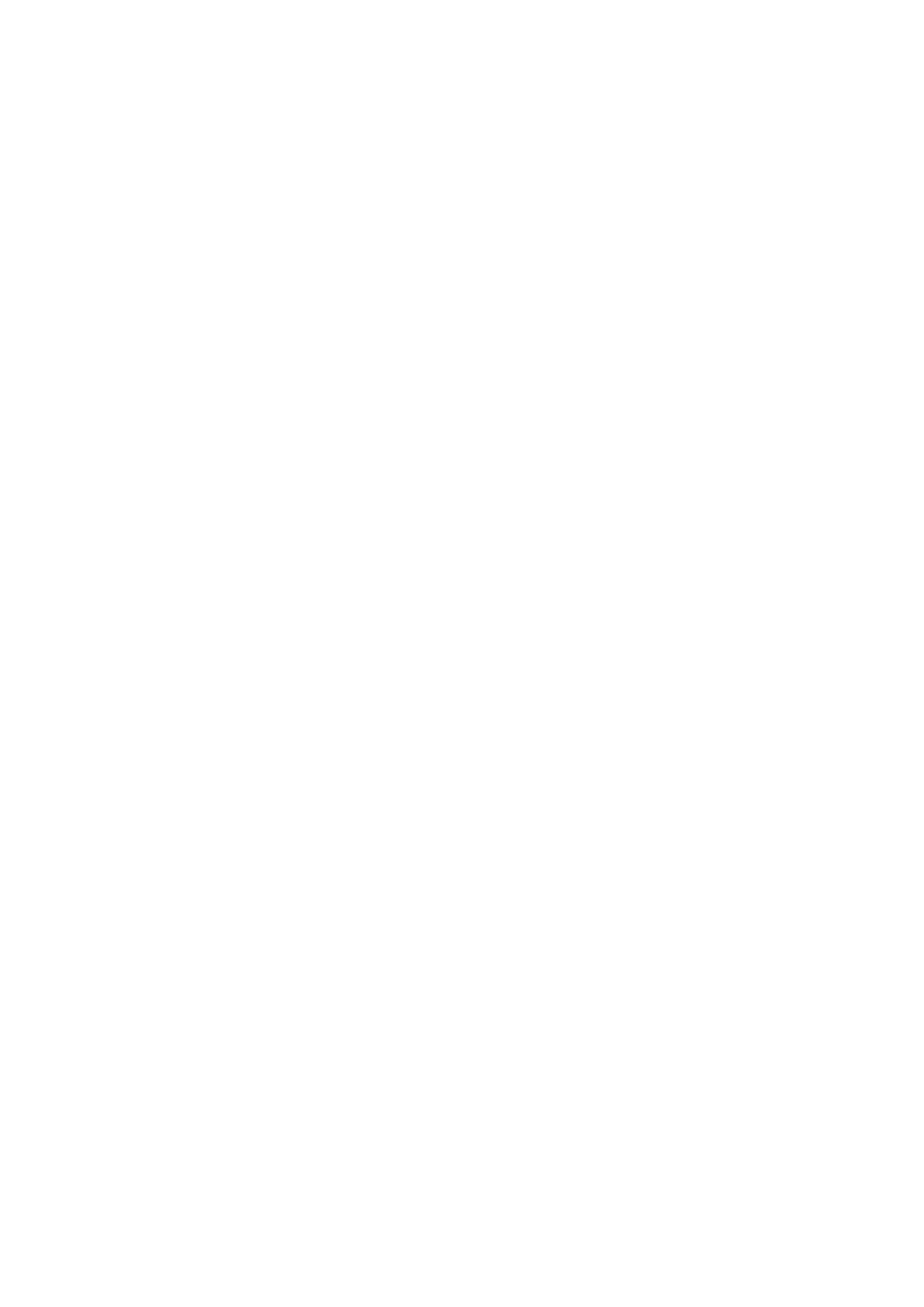#### Contents

| 1                                                                   |    |
|---------------------------------------------------------------------|----|
| 2                                                                   |    |
| 3                                                                   |    |
| Schedule 1—Amendment of the Corporations Act 2001                   | 3  |
| Part 1—Amendments                                                   | 3  |
| Part 2—Application provisions                                       | 8  |
| Schedule 2—Amendment of the Australian Securities and               |    |
| <b>Investments Commission Act 2001</b>                              | 9  |
| Part 1-Amendments                                                   | 9  |
| Part 2—Application provisions                                       | 14 |
| <b>Schedule 3—Consequential amendments</b>                          | 17 |
| Financial Sector (Business Transfer and Group Restructure) Act 1999 | 17 |

*i Corporations Legislation Amendment (Remuneration Disclosures and Other Measures) Bill 2012 No. , 2012*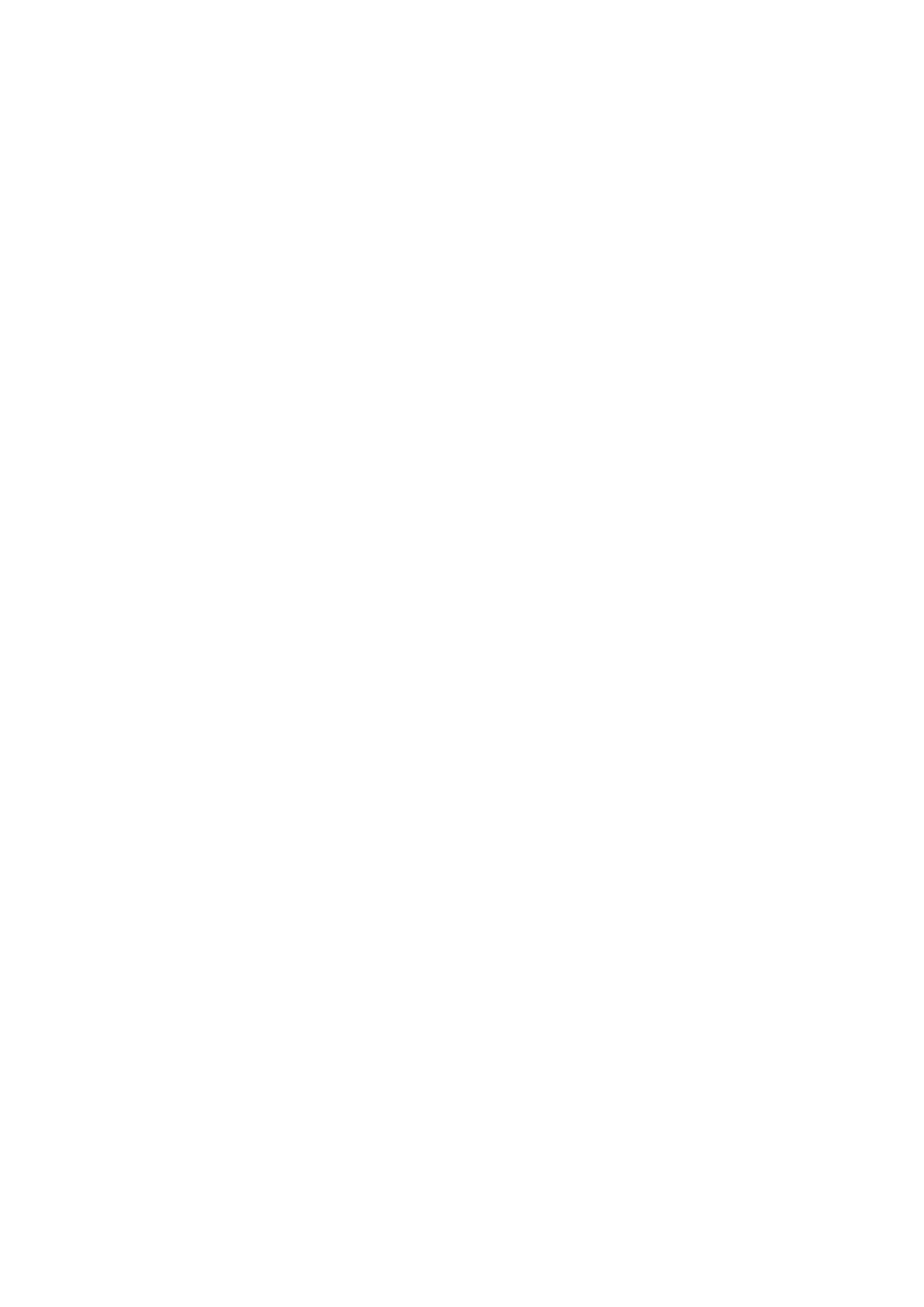#### **A Bill for an Act to amend the law relating to corporations, and for related purposes**

<sup>3</sup> The Parliament of Australia enacts:

#### **1 Short title**

 This Act may be cited as the *Corporations Legislation Amendment (Remuneration Disclosures and Other Measures) Act 2012*.

#### **2 Commencement**

 This Act commences on the day this Act receives the Royal Assent.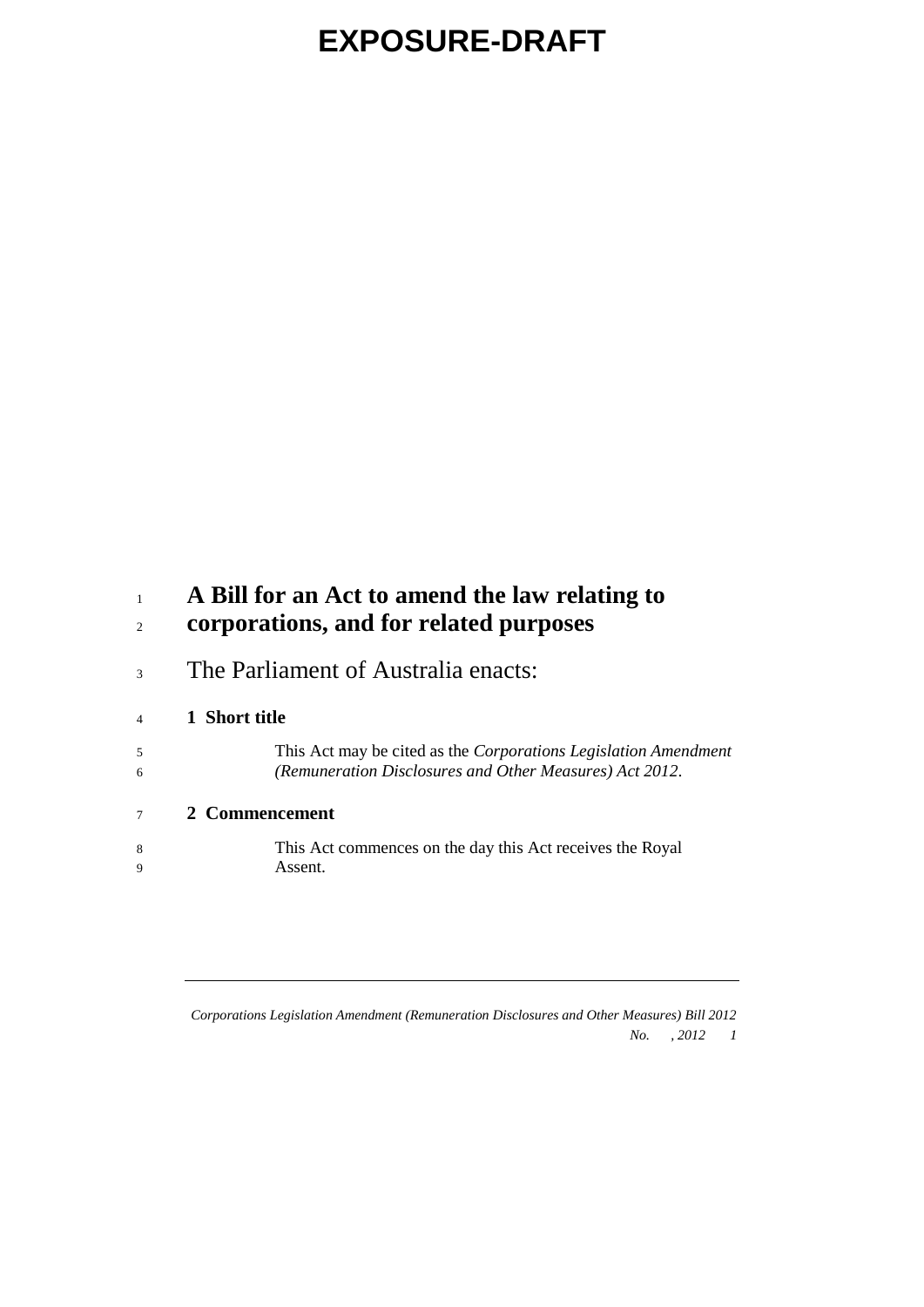#### **3 Schedule(s)**

| 2              | Each Act that is specified in a Schedule to this Act is amended or |
|----------------|--------------------------------------------------------------------|
| 3              | repealed as set out in the applicable items in the Schedule        |
| $\overline{4}$ | concerned, and any other item in a Schedule to this Act has effect |
| -5.            | according to its terms.                                            |
| -6             |                                                                    |

*<sup>2</sup> Corporations Legislation Amendment (Remuneration Disclosures and Other Measures) Bill 2012 No. , 2012*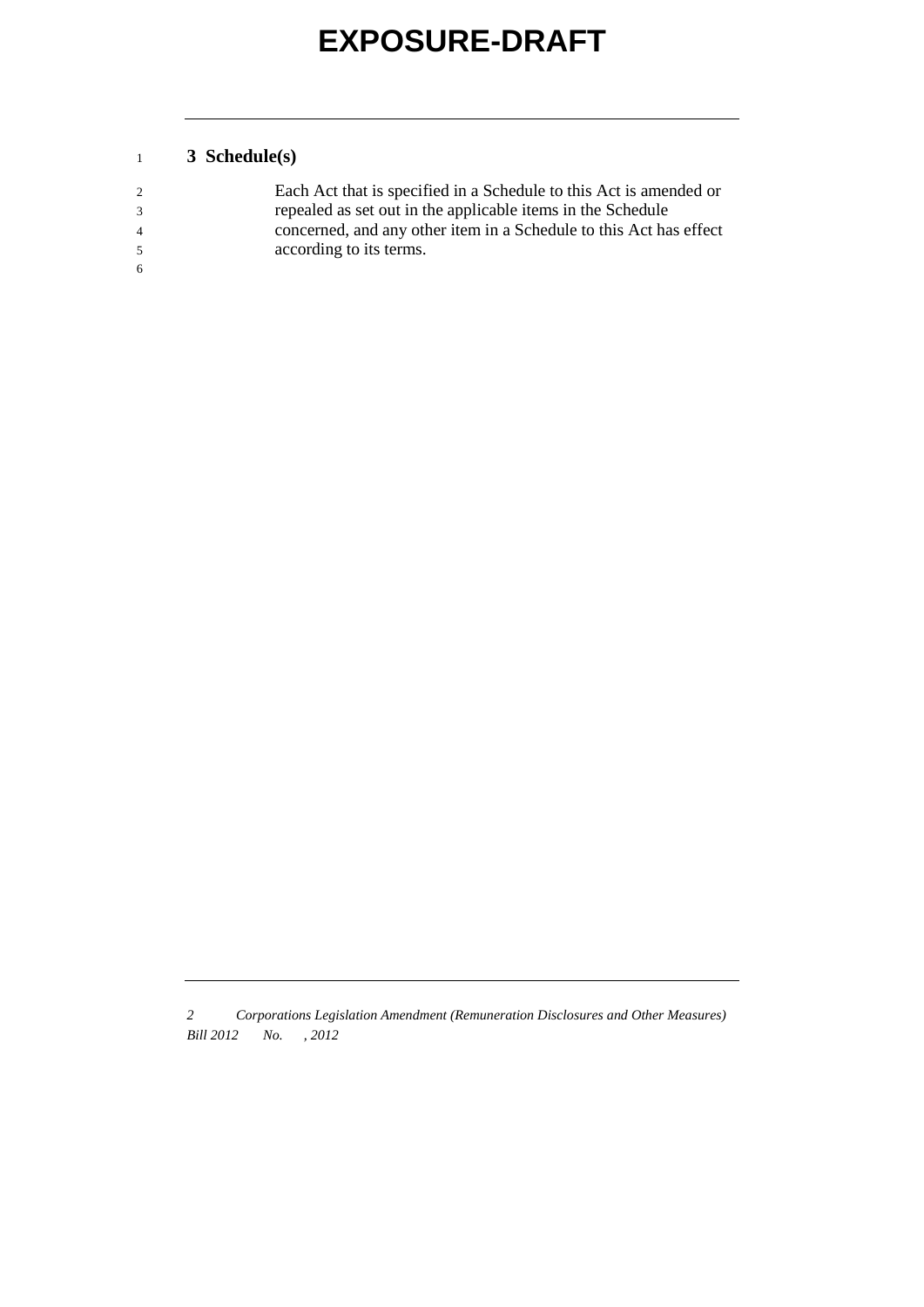**EXPOSURE-DRAFT** Amendment of the Corporations Act 2001 **Schedule 1**

|     | Schedule 1—Amendment of the Corporations<br><b>Act 2001</b>                                                                                                                                                                                                                     |
|-----|---------------------------------------------------------------------------------------------------------------------------------------------------------------------------------------------------------------------------------------------------------------------------------|
|     | <b>Part 1-Amendments</b>                                                                                                                                                                                                                                                        |
|     | 1 Section 9<br>Insert:                                                                                                                                                                                                                                                          |
|     | <i>material misstatement or omission: a misstatement or omission in</i><br>the financial statements for a financial year is a <i>material</i><br><i>misstatement or omission</i> if the misstatement or omission is<br>material within the meaning of the accounting standards. |
|     | 2 Paragraph 9.1 of the small business guide in Part 1.5                                                                                                                                                                                                                         |
|     | Repeal the paragraph, substitute:                                                                                                                                                                                                                                               |
|     | 9.1 Dividends                                                                                                                                                                                                                                                                   |
|     | Dividends are payments to shareholders.                                                                                                                                                                                                                                         |
|     | Dividends can only be declared if, immediately before the dividend<br>is declared:                                                                                                                                                                                              |
| and | the company's assets are sufficiently in excess of its liabilities;                                                                                                                                                                                                             |
|     | the directors of the company reasonably believe that the company<br>will, immediately after the dividend is declared, be solvent.                                                                                                                                               |
|     | If dividends are not declared, they can only be paid if, immediately<br>before the dividend is paid:                                                                                                                                                                            |
| and | the company's assets are sufficiently in excess of its liabilities;                                                                                                                                                                                                             |
|     | the directors of the company reasonably believe that the company<br>will, immediately after the dividend is paid, be solvent.                                                                                                                                                   |
|     | It is a replaceable rule (see 1.6) that the directors decide whether<br>the company should pay a dividend.                                                                                                                                                                      |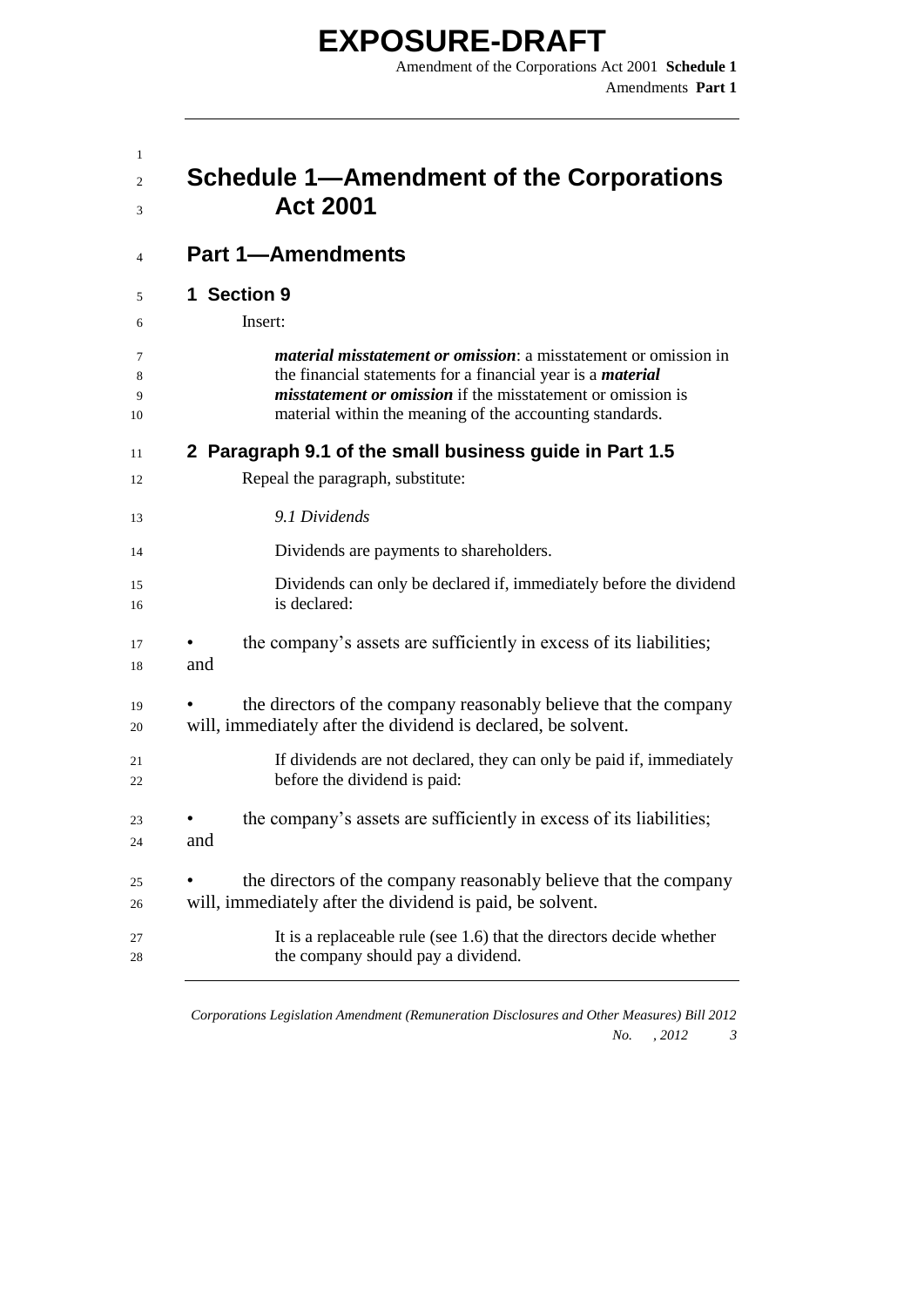**Schedule 1** Amendment of the Corporations Act 2001 **Part 1** Amendments

| [sections $254T$ , $254U$ ]                                                                                                                                                                    |
|------------------------------------------------------------------------------------------------------------------------------------------------------------------------------------------------|
| 3 Section 254T                                                                                                                                                                                 |
| Repeal the section, substitute:                                                                                                                                                                |
| 254T Circumstances in which a dividend may be declared or paid                                                                                                                                 |
| Declaration of dividends                                                                                                                                                                       |
| (1) A company must not declare a dividend unless, immediately before<br>the dividend is declared:                                                                                              |
| (a) the company's assets exceed its liabilities, and the excess is<br>sufficient for the payment of the dividend; and                                                                          |
| (b) the directors of the company reasonably believe that the<br>company will, immediately after the dividend is declared, be<br>solvent.                                                       |
| For a director's duty to prevent insolvent trading on payment of<br>Note:<br>dividends, see section 588G.                                                                                      |
| Payment of dividends without declaration                                                                                                                                                       |
| (2) A company must not pay a dividend unless, immediately before the<br>dividend is paid:                                                                                                      |
| (a) the company's assets exceed its liabilities, and the excess is<br>sufficient for the payment of the dividend; and                                                                          |
| (b) the directors of the company reasonably believe that the<br>company will, immediately after the dividend is paid, be<br>solvent.                                                           |
| For a director's duty to prevent insolvent trading on payment of<br>Note:<br>dividends, see section 588G.                                                                                      |
| (3) Subsection (2) does not apply to a dividend that is declared.                                                                                                                              |
| Calculation of assets and liabilities                                                                                                                                                          |
| (4) The assets and liabilities of a company at a particular time are to be<br>calculated for the purposes of this section in accordance with:                                                  |
| (a) if the company is required to prepare a financial report, for<br>the financial year during which the time occurs, that complies<br>with one or more of the accounting standards—accounting |
| standards in force at that time; or<br>(b) otherwise—the financial records of the company.                                                                                                     |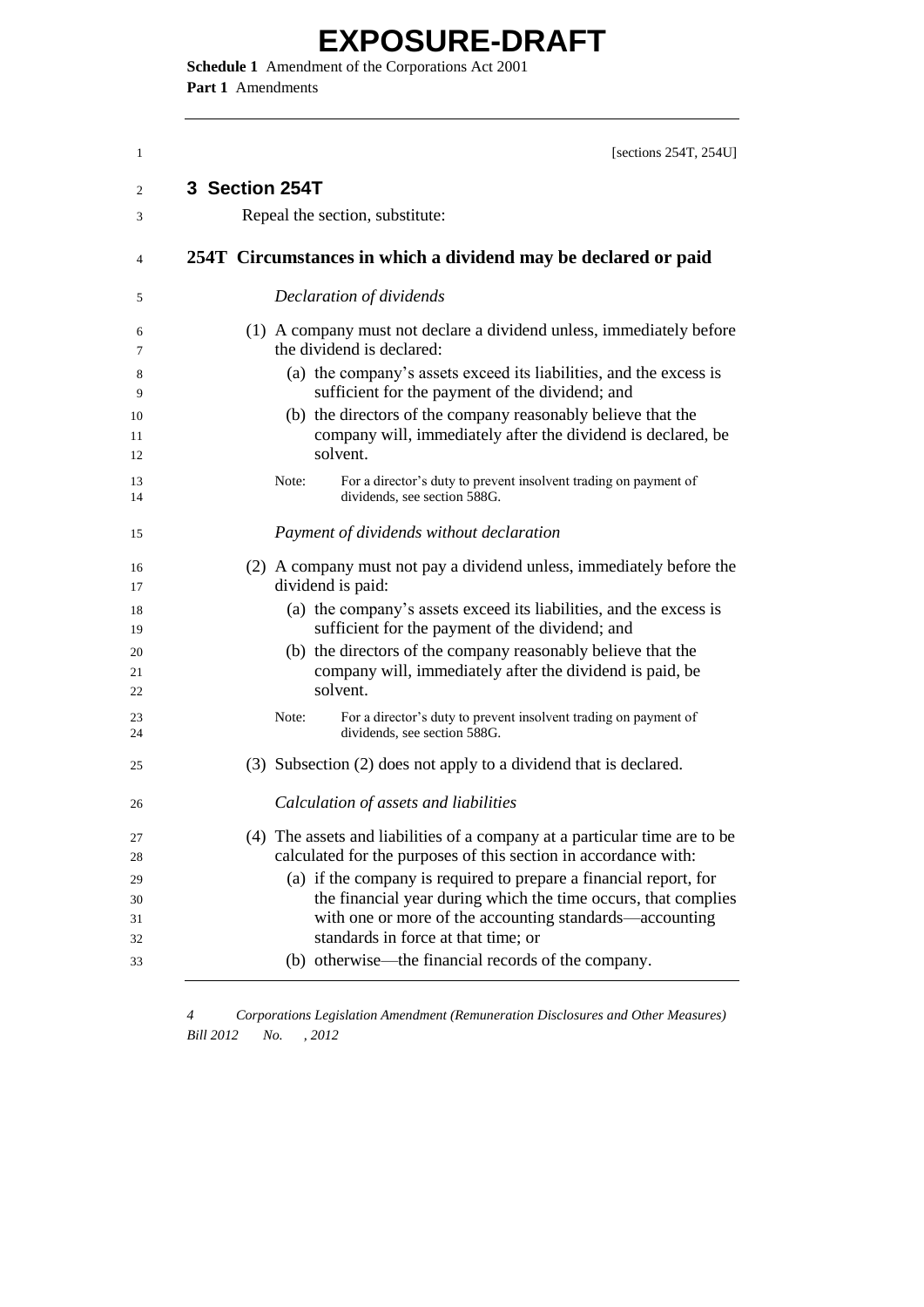Amendment of the Corporations Act 2001 **Schedule 1** Amendments **Part 1**

| 1        | 4 Before paragraph 300A(1)(a)                                                                                       |
|----------|---------------------------------------------------------------------------------------------------------------------|
| 2        | Insert:                                                                                                             |
| 3        | (aa) either:                                                                                                        |
| 4        | (i) a description of the company's process (the                                                                     |
| 5        | remuneration governance framework) for determining                                                                  |
| 6        | remuneration in relation to the key management                                                                      |
| 7<br>8   | personnel for the company or, if consolidated financial<br>statements are required, for the consolidated entity; or |
| 9        | (ii) if that remuneration governance framework is set out in                                                        |
| 10       | the financial report for the financial year or in another                                                           |
| 11<br>12 | section of the directors' report for the financial year-<br>details of where it is set out; and                     |
| 13       | 5 After paragraph 300A(1)(c)                                                                                        |
| 14       | Insert:                                                                                                             |
| 15       | (ca) for each person referred to in paragraph (c):                                                                  |
| 16       | (i) the total amount of remuneration that was granted to the                                                        |
| 17       | person before the start of the year and paid to the person                                                          |
| 18       | during the year; and                                                                                                |
| 19<br>20 | (ii) the total amount of remuneration that was granted, and<br>paid, to the person during the year; and             |
| 21       | (iii) the total amount of remuneration that was granted to the                                                      |
| 22       | person during the year (whether or not payment is                                                                   |
| 23       | dependent on satisfaction of a performance condition),                                                              |
| 24<br>25 | but that is not to be paid to the person until after the end<br>of the year; and                                    |
|          |                                                                                                                     |
| 26       | 6 Subparagraph 300A(1)(e)(iv)                                                                                       |
| 27       | Repeal the subparagraph, substitute:                                                                                |
| 28       | (iv) if options granted to the person as part of their                                                              |
| 29       | remuneration lapse during the financial year—the                                                                    |
| 30<br>31 | number of those options, and the year in which those<br>options were granted; and                                   |
|          |                                                                                                                     |
| 32       | 7 Subparagraph 300A(1)(e)(vi)                                                                                       |
| 33       | Repeal the subparagraph.                                                                                            |
| 34       | 8 After paragraph 300A(1)(e)                                                                                        |
| 35       | Insert:                                                                                                             |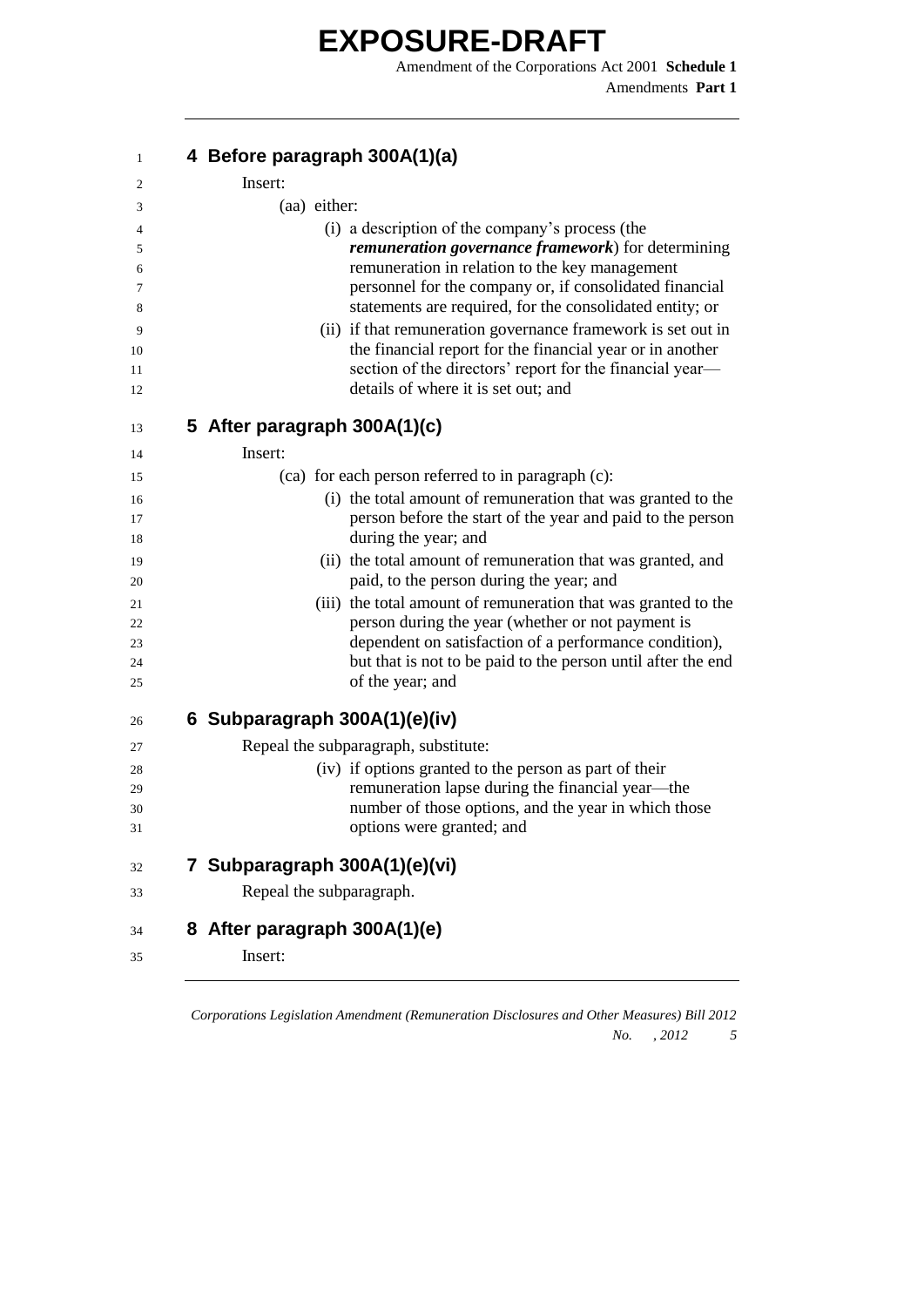**Schedule 1** Amendment of the Corporations Act 2001 **Part 1** Amendments

| 1              |      |       | (ea) for each person referred to in paragraph (c):                    |
|----------------|------|-------|-----------------------------------------------------------------------|
| 2              |      |       | (i) details of the benefits to be given by the company or a           |
| 3              |      |       | related body corporate to the person in connection with               |
| $\overline{4}$ |      |       | the person's retirement from an office or position of                 |
| 5              |      |       | employment in the company, if a failure to give the                   |
| 6              |      |       | benefit would constitute a contravention of a law in                  |
| 7              |      |       | force in Australia or elsewhere (otherwise than because               |
| 8              |      |       | of a breach of contract or a breach of trust); and                    |
| 9              |      |       | (ii) details of the benefits to be given by the company or a          |
| 10             |      |       | related body corporate to the person in connection with               |
| 11             |      |       | the person's retirement from an office or position of                 |
| 12             |      |       | employment in the company, if subparagraph (i) does                   |
| 13             |      |       | not apply to the benefit; and                                         |
| 14             |      |       | (iii) details of any other benefits to be given to the person, or     |
| 15             |      |       | arrangements entered into or to be entered into with the              |
| 16             |      |       | person, by the company or a related body corporate, that              |
| 17             |      |       | relate or that will relate to a period beginning after the            |
| 18             |      |       | person's retirement from an office or position of                     |
| 19             |      |       | employment with the company (whether or not the                       |
| 20             |      |       | benefit is required to be given or the arrangement                    |
| 21             |      |       | required to be entered into under a contract or in                    |
| 22             |      |       | accordance with any law); and                                         |
| 23             |      | Note: | See subsection (5) for the meaning of expressions used in             |
| 24             |      |       | paragraph (1)(ea).                                                    |
| 25             |      |       | 9 At the end of subsection 300A(1)                                    |
| 26             | Add: |       |                                                                       |
| 27             |      |       | ; and (i) if the company becomes aware during the financial year of a |
| 28             |      |       | material misstatement or omission in the financial statements         |
| 29             |      |       | in relation to the company in any of the previous 3 financial         |
| 30             |      |       | years—for each person referred to in paragraph (c):                   |
| 31             |      |       | (i) the details of any reduction, repayment, or other                 |
| 32             |      |       | alteration of the person's remuneration made, or to be                |
| 33             |      |       | made, because of the misstatement or omission; or                     |
| 34             |      |       | (ii) if a reduction, repayment or alteration of the person's          |
| 35             |      |       | remuneration has not been made, and will not be made,                 |
| 36             |      |       | because of the misstatement or omission—an                            |
| 37             |      |       | explanation of why.                                                   |
|                |      |       |                                                                       |

**10 Subsection 300A(2)**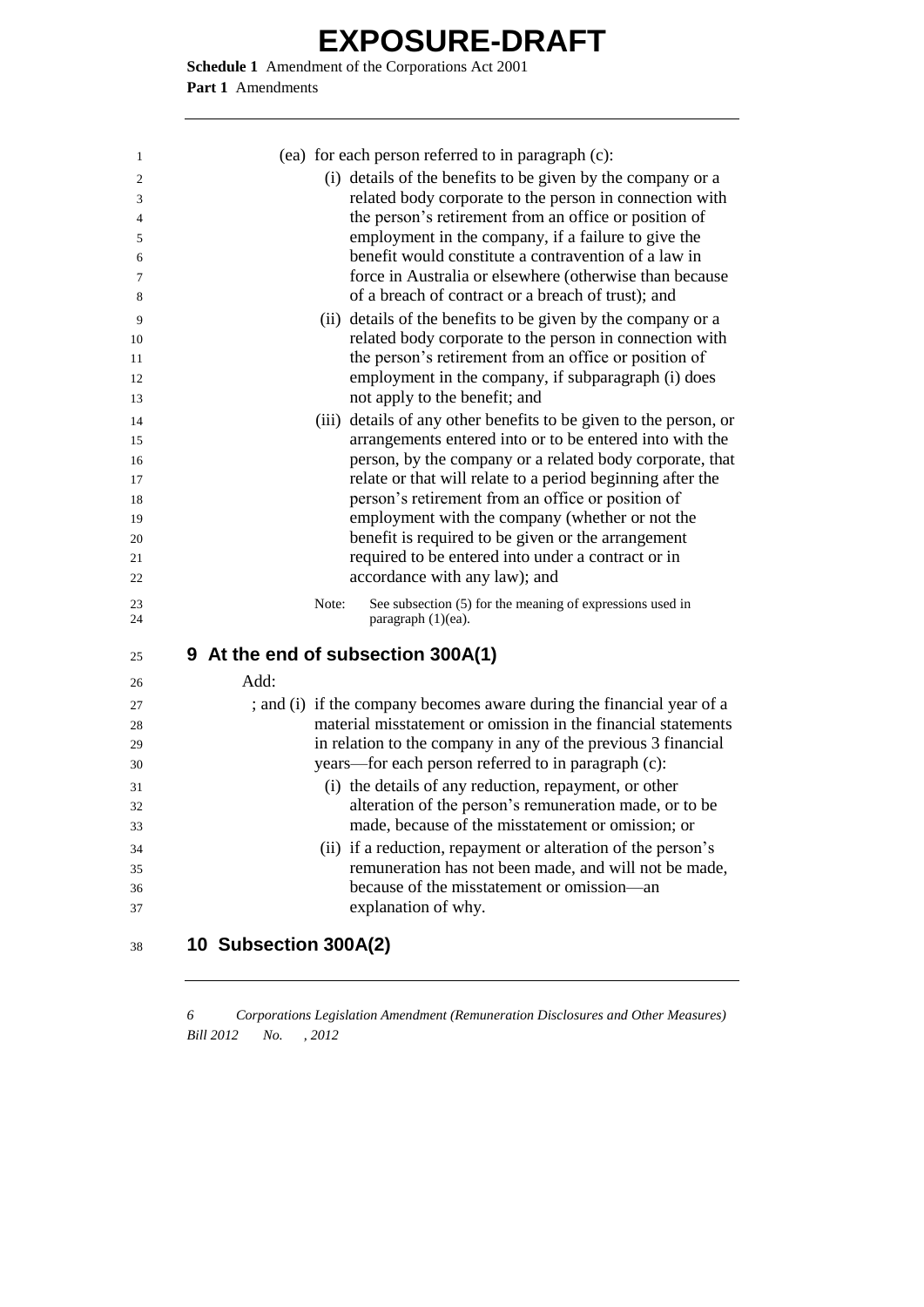| $\mathbf{1}$         | Omit "disclosing entity", substitute "listed disclosing entity".                                                                                                                                                                                  |
|----------------------|---------------------------------------------------------------------------------------------------------------------------------------------------------------------------------------------------------------------------------------------------|
| 2                    | 11 At the end of section 300A                                                                                                                                                                                                                     |
| 3                    | Add:                                                                                                                                                                                                                                              |
| 4<br>5<br>6<br>7     | (5) For the purposes of paragraph $(1)(ea)$ , a reference to a benefit<br>given in connection with a person's retirement from an office or<br>position of employment with a company has the same meaning as<br>in section 200A.                   |
| 8                    | 12 After subsection 327A(1)                                                                                                                                                                                                                       |
| 9                    | Insert:                                                                                                                                                                                                                                           |
| 10<br>11<br>12<br>13 | (1A) Subsection (1) does not apply in relation to a company if:<br>(a) the directors reasonably believe that subsection $301(3)$ will<br>apply to the company's financial reports; or<br>(b) the company is a small company limited by guarantee. |
| 14                   | 13 After subsection 327B(1)                                                                                                                                                                                                                       |
| 15                   | Insert:                                                                                                                                                                                                                                           |
| 16<br>17<br>18<br>19 | (1A) Subsection (1) does not apply in relation to a company if:<br>(a) subsection $301(3)$ applies to the company's financial reports;<br>or<br>(b) the company is a small company limited by guarantee.                                          |
| 20                   | 14 At the end of subsection 327C(1)                                                                                                                                                                                                               |
| 21                   | Add:                                                                                                                                                                                                                                              |
| 22<br>23<br>24       | Certain public companies are not required to appoint an auditor: see<br>Note:<br>subsections 327A(1A) and 327B(1A).                                                                                                                               |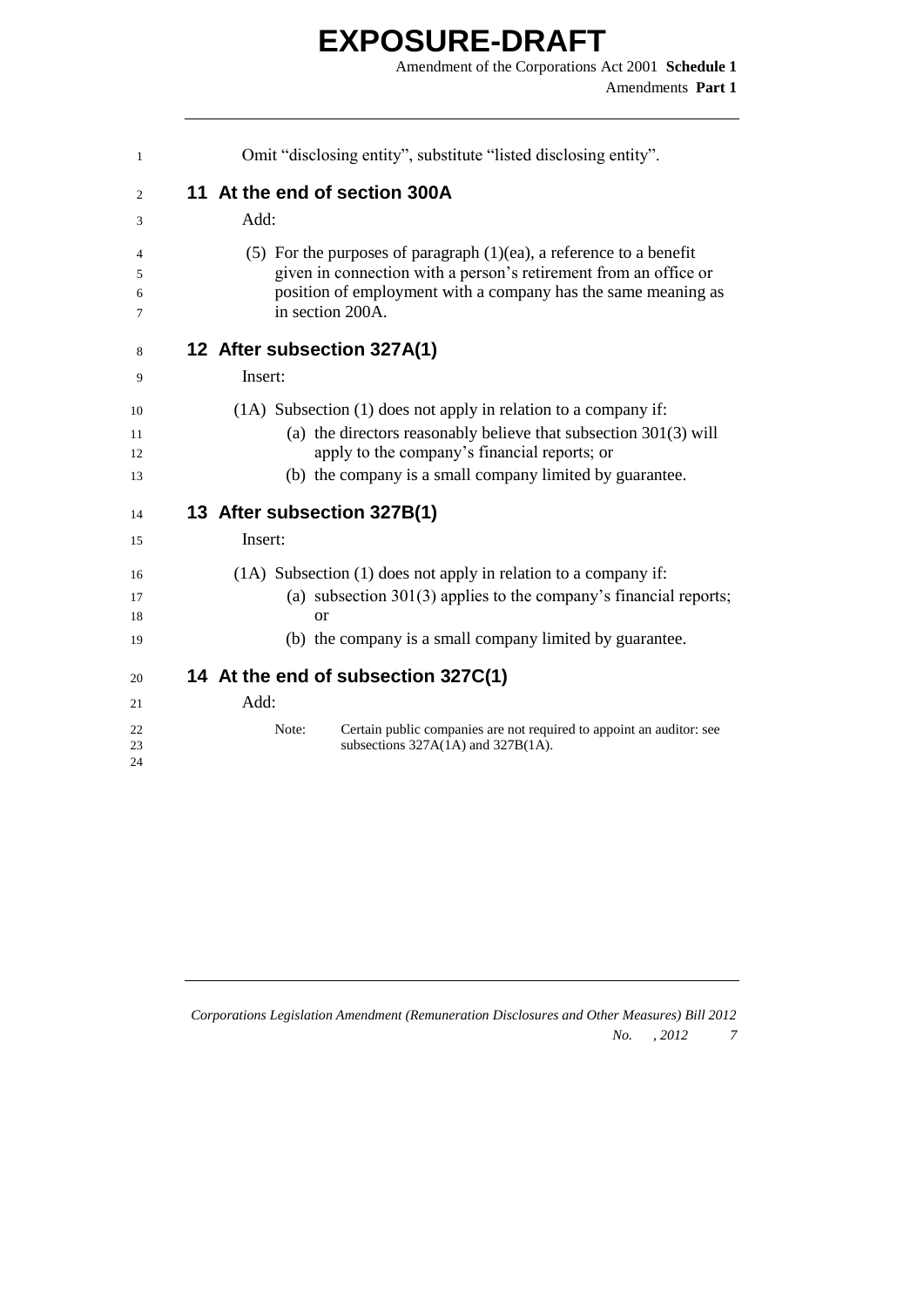**Schedule 1** Amendment of the Corporations Act 2001 **Part 2** Application provisions

| 1                     |                                                                                                                                                                                  |
|-----------------------|----------------------------------------------------------------------------------------------------------------------------------------------------------------------------------|
| $\mathfrak{2}$        | <b>Part 2-Application provisions</b>                                                                                                                                             |
| 3<br>4                | 15 At the end of Chapter 10<br>Add:                                                                                                                                              |
| 5<br>6<br>7<br>8<br>9 | Part 10.21B—Transitional provisions relating to the<br><b>Corporations Legislation Amendment</b><br><b>(Remuneration Disclosures and Other</b><br><b>Measures)</b> Act 2012      |
| 10                    | <b>1538C</b> Definition                                                                                                                                                          |
| 11                    | In this Part:                                                                                                                                                                    |
| 12<br>13              | <b>amending Act</b> means the Corporations Legislation Amendment<br>(Remuneration Disclosures and Other Measures) Act 2012.                                                      |
| 14                    | 1538D Application of amendments relating to directors' reports                                                                                                                   |
| 15<br>16<br>17        | The amendments made by items 1 and 4 to 11 of Schedule 1 to the<br>amending Act apply in relation to directors' reports for financial<br>years starting on or after 1 July 2013. |
| 18                    | 1538E Application of amendments relating to dividends                                                                                                                            |
| 19                    | (1) This section applies if:                                                                                                                                                     |
| 20                    | (a) before the commencement of item 3 of Schedule 1 to the                                                                                                                       |
| 21<br>22<br>23        | amending Act, a company declares a dividend; and<br>(b) as at the commencement of that item, the dividend has not<br>been paid.                                                  |
| 24<br>25<br>26<br>27  | (2) Despite the amendment made by that item, section 254T continues<br>to apply, in relation to the dividend, as if the amendment had not<br>been made.                          |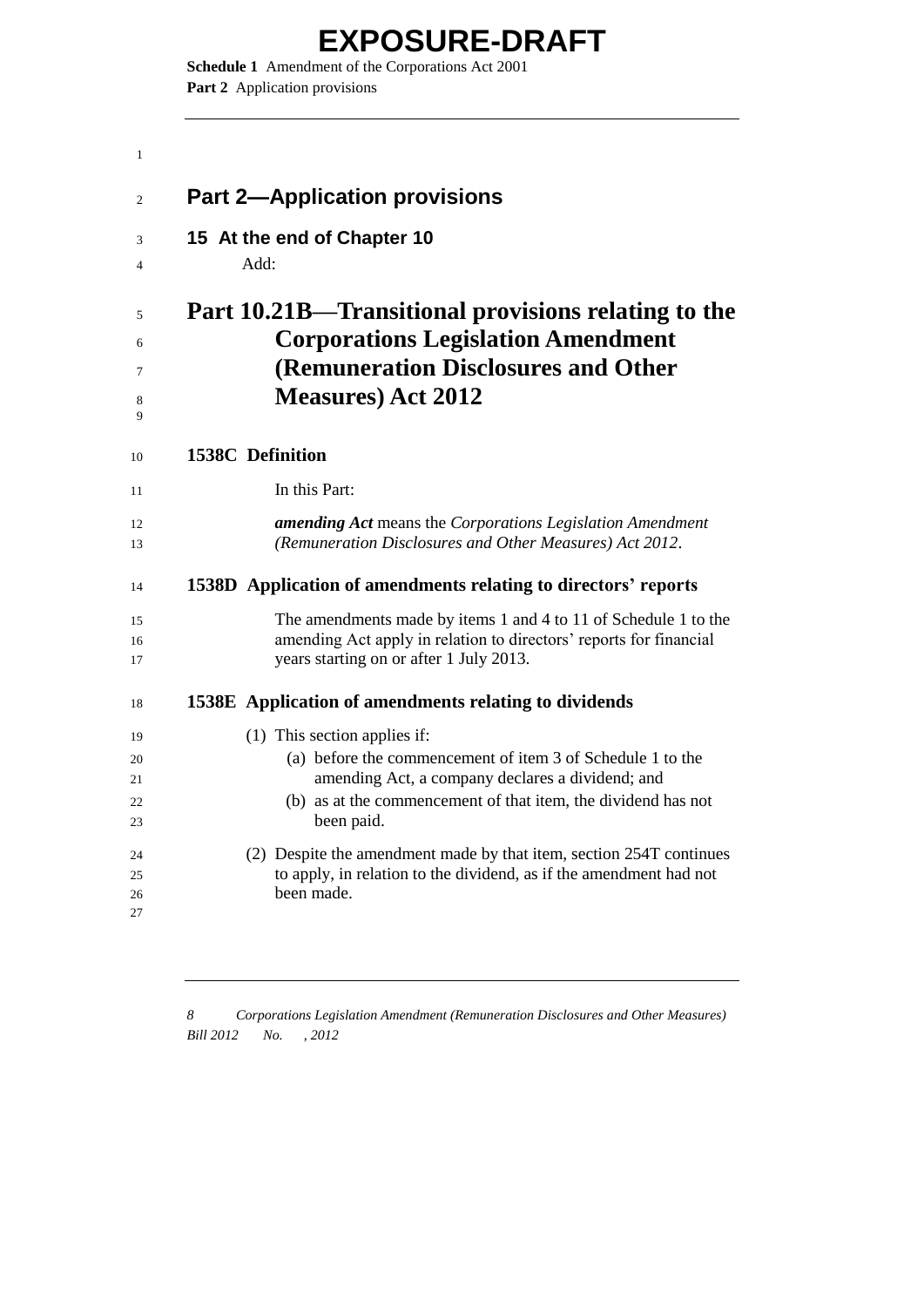Amendment of the Australian Securities and Investments Commission Act 2001 **Schedule 2** Amendments **Part 1**

| 1<br>2<br>3<br>$\overline{4}$ | Schedule 2—Amendment of the Australian<br><b>Securities and Investments</b><br><b>Commission Act 2001</b> |
|-------------------------------|-----------------------------------------------------------------------------------------------------------|
| 5                             | <b>Part 1-Amendments</b>                                                                                  |
| 6                             | 1 Subsection 235A(2)                                                                                      |
| 7                             | Repeal the subsection.                                                                                    |
| 8                             | 2 After section 235A                                                                                      |
| 9                             | Insert:                                                                                                   |
| 10                            | 235AA Terms and conditions of appointment of FRC members                                                  |
| 11                            | Remuneration and allowances                                                                               |
| 12                            | (1) A member of the FRC is to be paid the remuneration that is                                            |
| 13                            | determined by the Remuneration Tribunal. If no determination of                                           |
| 14                            | that remuneration by the Tribunal is in operation, the member is to                                       |
| 15                            | be paid such remuneration as the Minister determines in writing.                                          |
| 16                            | (2) A member of the FRC is to be paid such allowances as the Minister                                     |
| 17                            | determines in writing.                                                                                    |
| 18                            | (3) Subsections (1) and (2) have effect subject to the Remuneration                                       |
| 19                            | Tribunal Act 1973.                                                                                        |
| 20                            | Leave-full-time members                                                                                   |
| 21                            | (4) A full-time member of the FRC has the recreation leave                                                |
| 22                            | entitlements that are determined by the Remuneration Tribunal.                                            |
| 23                            | (5) The Minister may grant a full-time member of the FRC leave of                                         |
| 24                            | absence, other than recreation leave, on such terms and conditions                                        |
| 25                            | as to remuneration or otherwise as the Minister determines.                                               |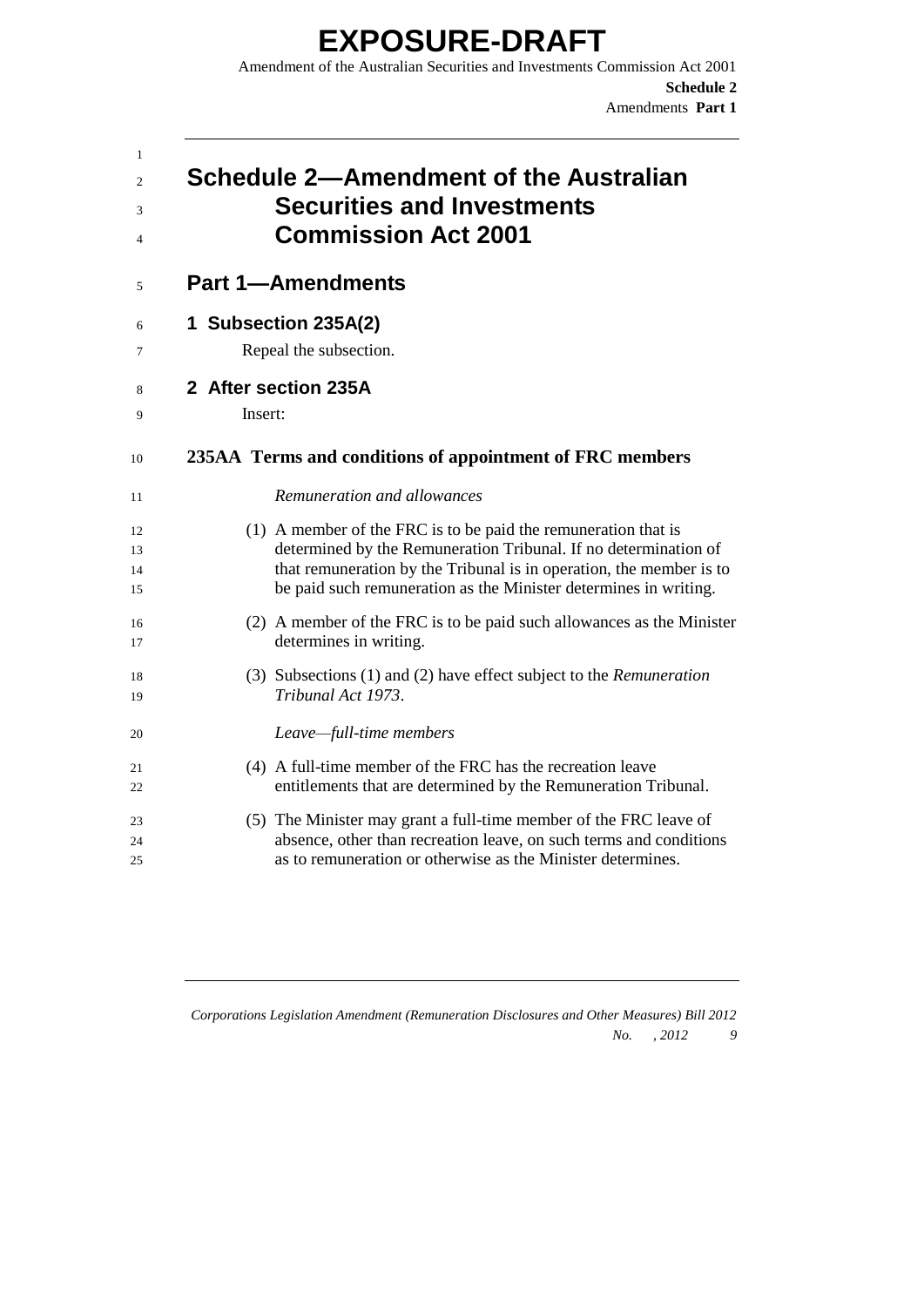**Schedule 2** Amendment of the Australian Securities and Investments Commission Act 

**Part 1** Amendments

| 1                    |                      | Other terms and conditions                                                                                                                                                                                                                                                    |
|----------------------|----------------------|-------------------------------------------------------------------------------------------------------------------------------------------------------------------------------------------------------------------------------------------------------------------------------|
| 2<br>3<br>4          |                      | (6) A member of the FRC holds office on the terms and conditions (if<br>any) in relation to matters not covered by this Act as the Minister<br>determines in writing.                                                                                                         |
| 5                    |                      | 3 Subsection 236B(6)                                                                                                                                                                                                                                                          |
| 6                    |                      | Repeal the subsection.                                                                                                                                                                                                                                                        |
| 7                    | 4 After section 236B |                                                                                                                                                                                                                                                                               |
| 8                    | Insert:              |                                                                                                                                                                                                                                                                               |
| 9<br>10              |                      | 236BA Terms and conditions of appointment of the Chair of the<br><b>AASB</b>                                                                                                                                                                                                  |
| 11                   |                      | Remuneration and allowances                                                                                                                                                                                                                                                   |
| 12<br>13<br>14<br>15 |                      | (1) The Chair of the AASB is to be paid the remuneration that is<br>determined by the Remuneration Tribunal. If no determination of<br>that remuneration by the Tribunal is in operation, the Chair is to be<br>paid such remuneration as the Minister determines in writing. |
| 16<br>17             |                      | (2) The Chair of the AASB is to be paid such allowances as the<br>Minister determines in writing.                                                                                                                                                                             |
| 18<br>19             |                      | (3) Subsections (1) and (2) have effect subject to the <i>Remuneration</i><br>Tribunal Act 1973.                                                                                                                                                                              |
| 20                   |                      | Leave-full-time Chair                                                                                                                                                                                                                                                         |
| 21<br>22             |                      | (4) A full-time Chair of the AASB has the recreation leave<br>entitlements that are determined by the Remuneration Tribunal.                                                                                                                                                  |
| 23<br>24<br>25       |                      | (5) The Minister may grant a full-time Chair of the AASB leave of<br>absence, other than recreation leave, on such terms and conditions<br>as to remuneration or otherwise as the Minister determines.                                                                        |
| 26                   |                      | Other terms and conditions                                                                                                                                                                                                                                                    |
| 27<br>28<br>29       |                      | (6) The Chair of the AASB holds office on such terms and conditions<br>(if any) in relation to matters not covered by this Act as the<br>Minister determines in writing.                                                                                                      |
|                      |                      |                                                                                                                                                                                                                                                                               |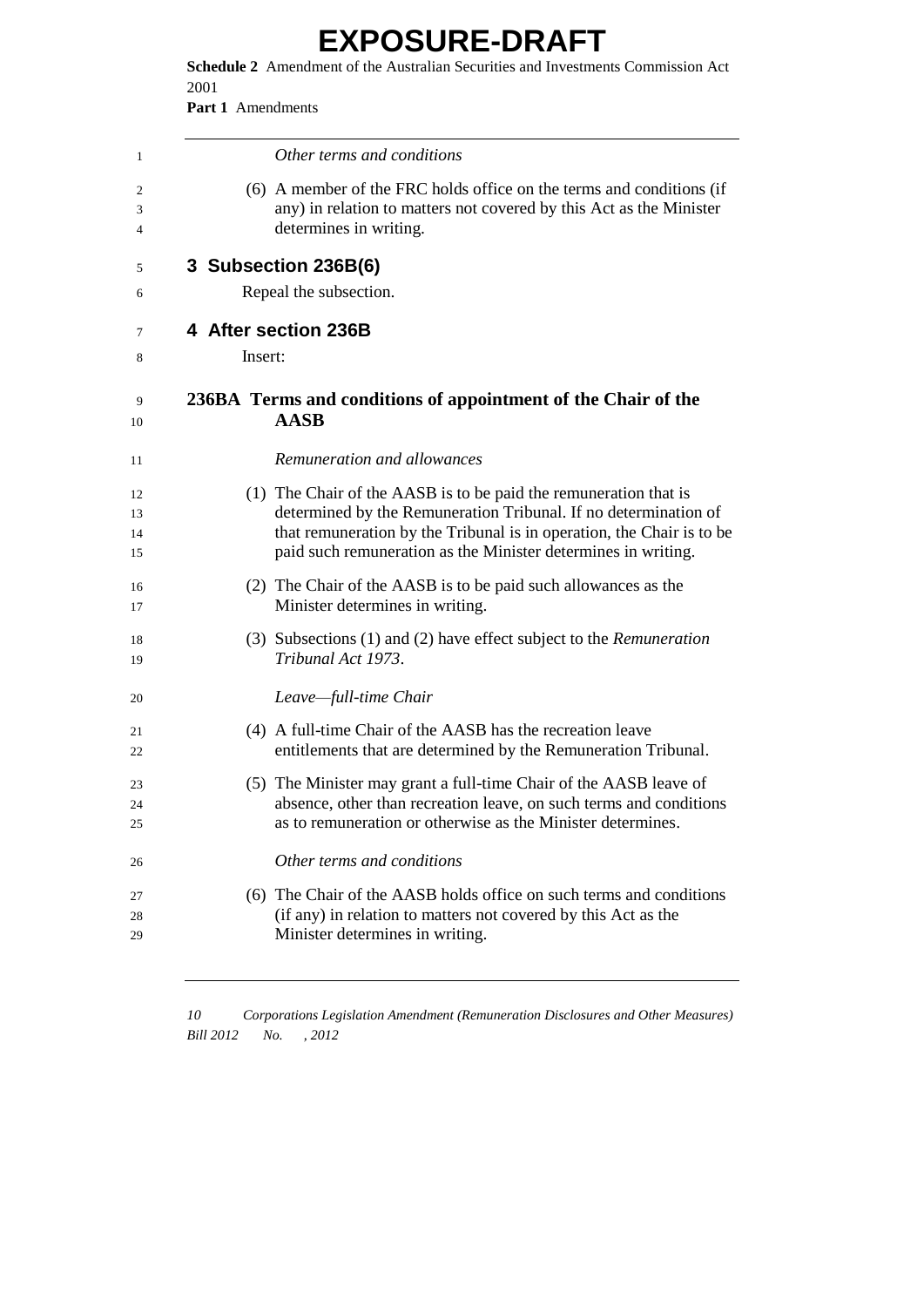Amendment of the Australian Securities and Investments Commission Act 2001 **Schedule 2** Amendments **Part 1**

| 1<br>$\mathfrak{D}$ | 236BB Terms and conditions of appointment of other members of<br>the AASB                                                                                                                                                                                                |
|---------------------|--------------------------------------------------------------------------------------------------------------------------------------------------------------------------------------------------------------------------------------------------------------------------|
| 3                   | Application                                                                                                                                                                                                                                                              |
| 4<br>5              | (1) This section applies to a member of the AASB other than the<br>Chair.                                                                                                                                                                                                |
| 6                   | Remuneration and allowances                                                                                                                                                                                                                                              |
| 7<br>8<br>9<br>10   | (2) A member of the AASB is to be paid the remuneration that is<br>determined by the Remuneration Tribunal. If no determination of<br>that remuneration by the Tribunal is in operation, the member is to<br>be paid such remuneration as the FRC determines in writing. |
| 11<br>12            | (3) A member of the AASB is to be paid such allowances as the FRC<br>determines in writing.                                                                                                                                                                              |
| 13<br>14            | (4) Subsections (2) and (3) have effect subject to the Remuneration<br>Tribunal Act 1973.                                                                                                                                                                                |
| 15                  | Leave-full-time member                                                                                                                                                                                                                                                   |
| 16<br>17            | (5) A full-time member of the AASB has the recreation leave<br>entitlements that are determined by the Remuneration Tribunal.                                                                                                                                            |
| 18<br>19<br>20      | (6) The FRC may grant a full-time member of the AASB leave of<br>absence, other than recreation leave, on the terms and conditions as<br>to remuneration or otherwise that the FRC determines.                                                                           |
| 21                  | Other terms and conditions                                                                                                                                                                                                                                               |
| 22<br>23<br>24      | (7) A member of the AASB holds office on such terms and conditions<br>(if any) in relation to matters not covered by this Act as the FRC<br>determines in writing.                                                                                                       |
| 25                  | 5 Subsections 236F(8) and (9)                                                                                                                                                                                                                                            |
| 26                  | Repeal the subsections.                                                                                                                                                                                                                                                  |
| 27                  | 6 After section 236F                                                                                                                                                                                                                                                     |
| 28                  | Insert:                                                                                                                                                                                                                                                                  |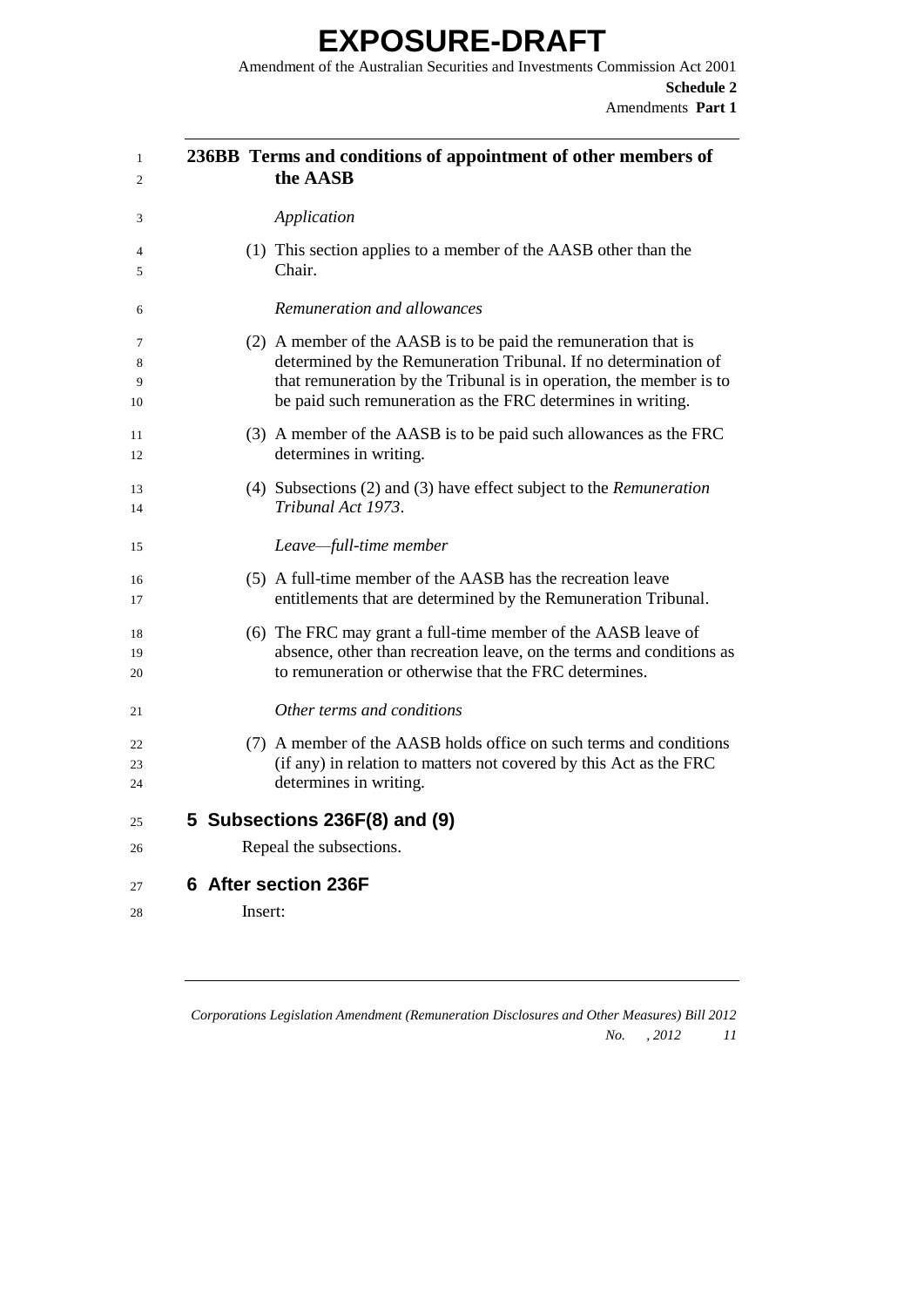**Schedule 2** Amendment of the Australian Securities and Investments Commission Act 

**Part 1** Amendments

| 1<br>2   | 236FA Terms and conditions of appointment of the Chair of the<br><b>AUASB</b>                                                          |  |
|----------|----------------------------------------------------------------------------------------------------------------------------------------|--|
| 3        | Remuneration and allowances                                                                                                            |  |
| 4        | (1) The Chair of the AUASB is to be paid the remuneration that is                                                                      |  |
| 5        | determined by the Remuneration Tribunal. If no determination of                                                                        |  |
| 6<br>7   | that remuneration by the Tribunal is in operation, the Chair is to be<br>paid such remuneration as the Minister determines in writing. |  |
| 8<br>9   | (2) The Chair of the AUASB is to be paid such allowances as the<br>Minister determines in writing.                                     |  |
| 10<br>11 | (3) Subsections $(1)$ and $(2)$ have effect subject to the <i>Remuneration</i><br>Tribunal Act 1973.                                   |  |
| 12       | Leave-full-time Chair                                                                                                                  |  |
| 13       | (4) A full-time Chair of the AUASB has the recreation leave                                                                            |  |
| 14       | entitlements that are determined by the Remuneration Tribunal.                                                                         |  |
| 15       | (5) The Minister may grant a full-time Chair of the AUASB leave of                                                                     |  |
| 16<br>17 | absence, other than recreation leave, on such terms and conditions<br>as to remuneration or otherwise as the Minister determines.      |  |
| 18       | Other terms and conditions                                                                                                             |  |
| 19       | (6) The Chair of the AUASB holds office on such terms and                                                                              |  |
| 20       | conditions (if any) in relation to matters not covered by this Act as                                                                  |  |
| 21       | the Minister determines in writing.                                                                                                    |  |
| 22<br>23 | 236FB Terms and conditions of appointment of other members of<br>the AUASB                                                             |  |
| 24       | Application                                                                                                                            |  |
| 25       | (1) This section applies to a member of the AUASB other than the                                                                       |  |
| 26       | Chair.                                                                                                                                 |  |
| 27       | Remuneration and allowances                                                                                                            |  |
| 28       | (2) A member of the AUASB is to be paid the remuneration that is                                                                       |  |
| 29       | determined by the Remuneration Tribunal. If no determination of                                                                        |  |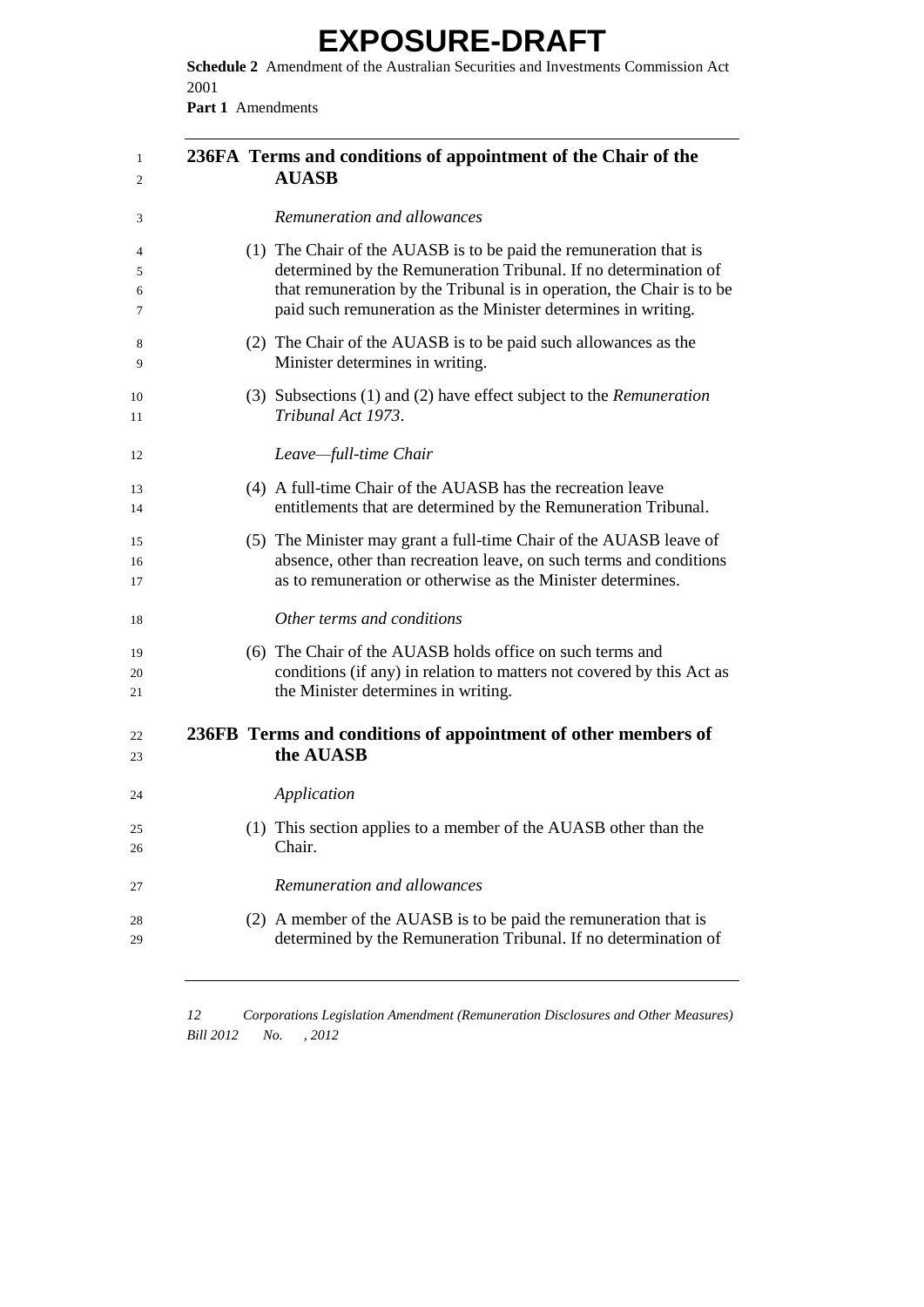Amendment of the Australian Securities and Investments Commission Act 2001 **Schedule 2** Amendments **Part 1**

| 1                    | that remuneration by the Tribunal is in operation, the member is to                                                                                                 |
|----------------------|---------------------------------------------------------------------------------------------------------------------------------------------------------------------|
| 2                    | be paid such remuneration as the FRC determines in writing.                                                                                                         |
| 3                    | (3) A member of the AUASB is to be paid such allowances as the FRC                                                                                                  |
| 4                    | determines in writing.                                                                                                                                              |
| 5                    | (4) Subsections (2) and (3) have effect subject to the <i>Remuneration</i>                                                                                          |
| 6                    | Tribunal Act 1973.                                                                                                                                                  |
| 7                    | Leave—full-time member                                                                                                                                              |
| 8                    | (5) A full-time member of the AUASB has the recreation leave                                                                                                        |
| 9                    | entitlements that are determined by the Remuneration Tribunal.                                                                                                      |
| 10                   | (6) The FRC may grant a full-time member of the AUASB leave of                                                                                                      |
| 11                   | absence, other than recreation leave, on the terms and conditions as                                                                                                |
| 12                   | to remuneration or otherwise that the FRC determines.                                                                                                               |
| 13                   | Other terms and conditions                                                                                                                                          |
| 14<br>15<br>16<br>17 | (7) A member of the AUASB holds office on such terms and<br>conditions (if any) in relation to matters not covered by this Act as<br>the FRC determines in writing. |
|                      |                                                                                                                                                                     |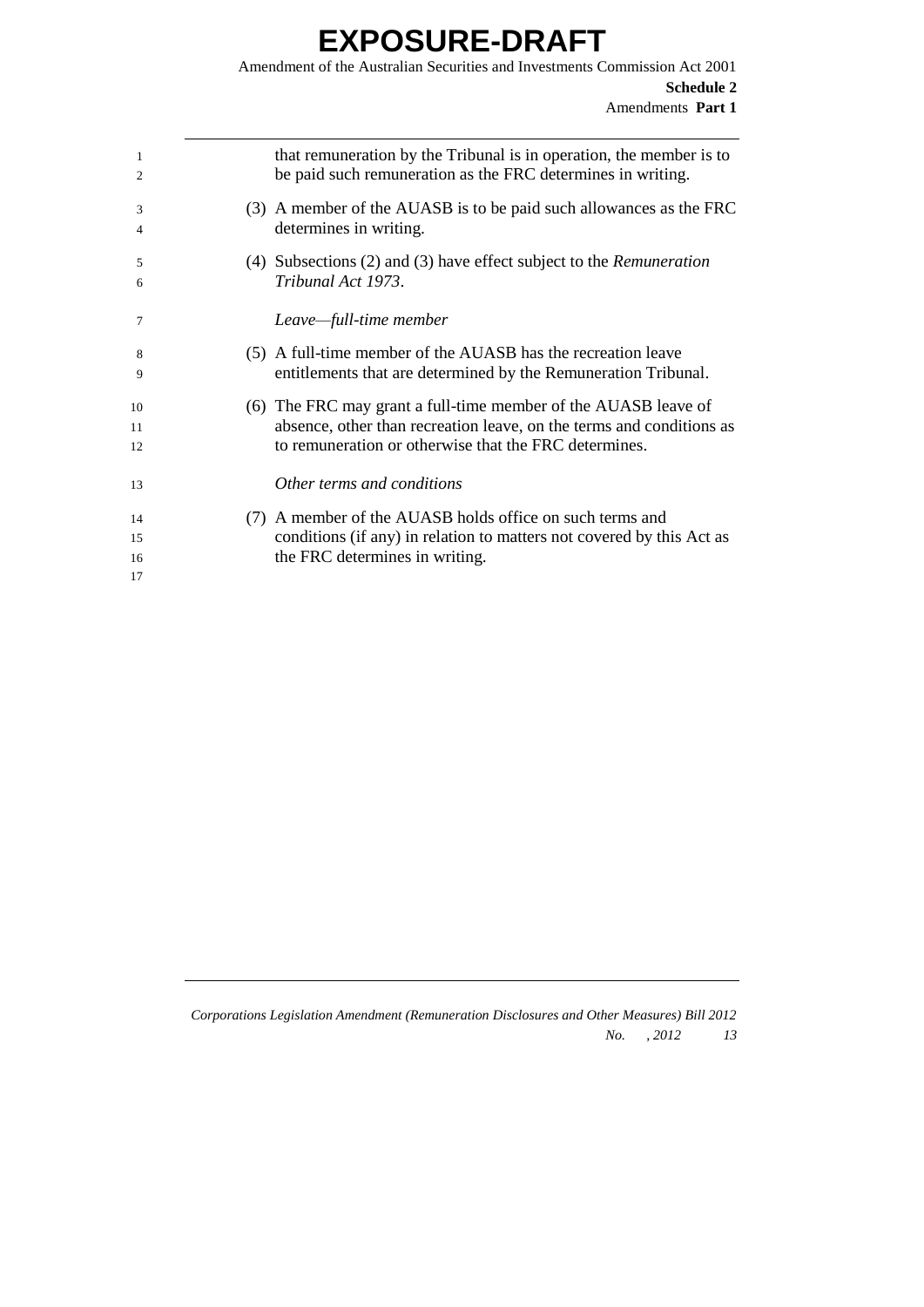**Schedule 2** Amendment of the Australian Securities and Investments Commission Act 

**Part 2** Application provisions

|                 | <b>Part 2-Application provisions</b>                                                                                                                              |
|-----------------|-------------------------------------------------------------------------------------------------------------------------------------------------------------------|
|                 | 7 At the end of the Act                                                                                                                                           |
| Add:            |                                                                                                                                                                   |
|                 | Part 20—Transitional provisions relating to the<br><b>Corporations Legislation Amendment</b><br>(Remuneration Disclosures and Other<br><b>Measures</b> ) Act 2012 |
| 295 Definitions |                                                                                                                                                                   |
|                 | In this Part:                                                                                                                                                     |
|                 | <b>amending Act</b> means the Corporations Legislation Amendment<br>(Remuneration Disclosures and Other Measures) Act 2012.                                       |
|                 | <b><i>commencement</i></b> means the commencement of Schedule 2 to the<br>amending Act.                                                                           |
| 296 FRC members |                                                                                                                                                                   |
| $(1)$ If:       |                                                                                                                                                                   |
|                 | (a) immediately before commencement, a person is a member of<br>the FRC; or                                                                                       |
|                 | (b) a person is appointed as a member of the FRC during the<br>transition period;                                                                                 |
|                 | this Act applies to the member, during the transition period, as if                                                                                               |
|                 | the amendments made by Schedule 2 to the amending Act had not<br>been made.                                                                                       |
|                 | (2) For the purposes of this section, <i>transition period</i> means the                                                                                          |
|                 | period:<br>(a) beginning on commencement; and                                                                                                                     |
|                 | (b) ending when the Remuneration Tribunal makes a<br>determination under subsection 235AA(1) as inserted by the<br>amending Act.                                  |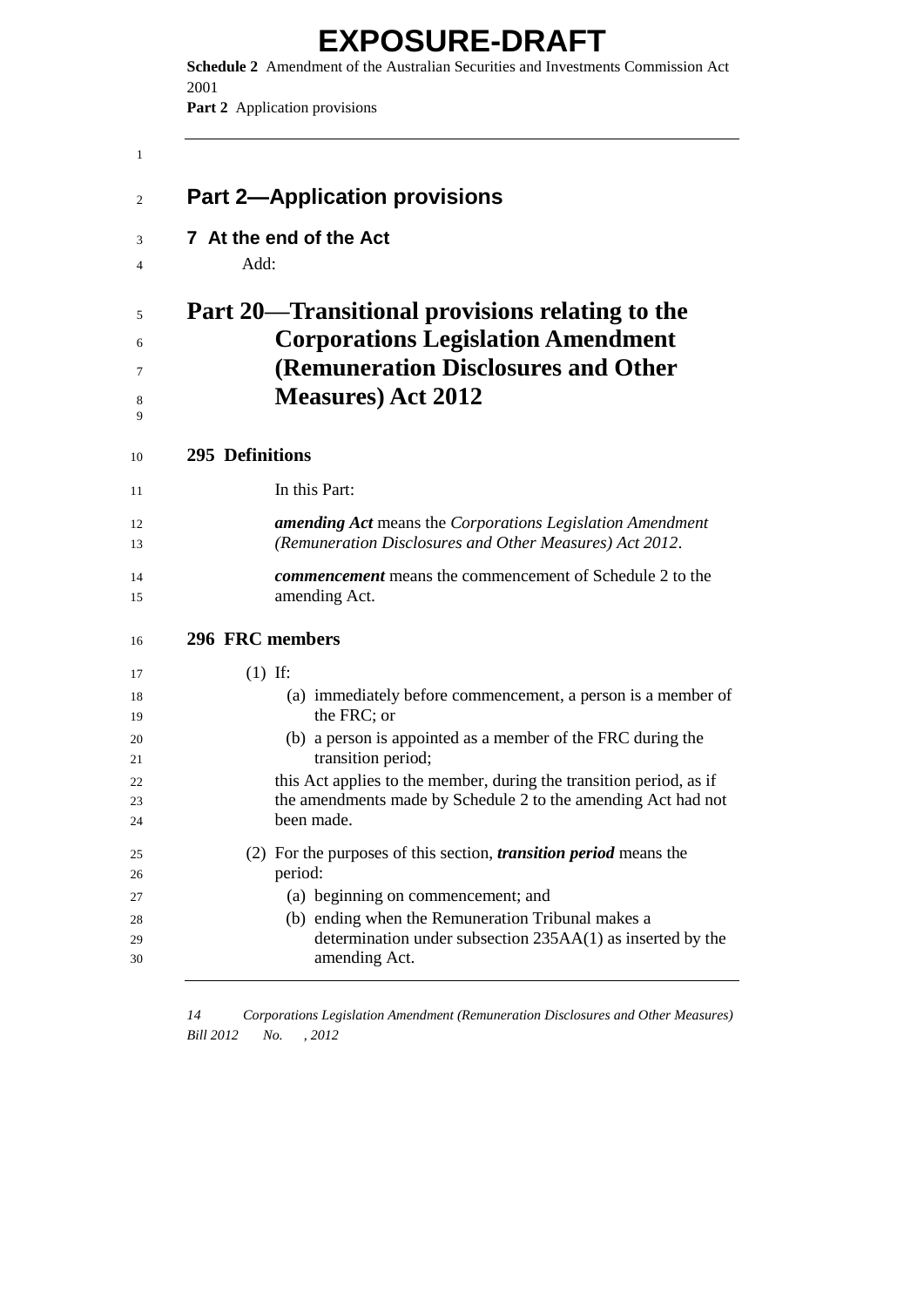Amendment of the Australian Securities and Investments Commission Act 2001 **Schedule 2**

Application provisions **Part 2**

| 1           | 297 AASB members                                                                                                                                   |
|-------------|----------------------------------------------------------------------------------------------------------------------------------------------------|
| 2           | $(1)$ If:                                                                                                                                          |
| 3<br>4      | (a) immediately before commencement, a person is a member of<br>the AASB; or                                                                       |
| 5<br>6      | (b) a person is appointed as a member of the AASB during the<br>transition period;                                                                 |
| 7<br>8<br>9 | this Act applies to the member, during the transition period, as if<br>the amendments made by Schedule 2 to the amending Act had not<br>been made. |
| 10<br>11    | (2) For the purposes of this section, <i>transition period</i> means the<br>period:                                                                |
| 12<br>13    | (a) beginning on commencement; and<br>(b) ending:                                                                                                  |
| 14<br>15    | (i) if the member is the Chair of the AASB—when the<br>Remuneration Tribunal makes a determination under                                           |
| 16<br>17    | subsection $236BA(1)$ as inserted by the amending Act;<br><sub>or</sub>                                                                            |
| 18<br>19    | (ii) otherwise—when the Remuneration Tribunal makes a<br>determination under subsection 236BB(2) as inserted by                                    |
| 20          | the amending Act.                                                                                                                                  |
| 21          | 298 AUASB members                                                                                                                                  |
| 22          | $(1)$ If:                                                                                                                                          |
| 23<br>24    | (a) immediately before commencement, a person is a member of<br>the AUASB; or                                                                      |
| 25<br>26    | (b) a person is appointed as a member of the AUASB during the<br>transition period;                                                                |
| 27          | this Act applies to the member, during the transition period, as if                                                                                |
| 28<br>29    | the amendments made by Schedule 2 to the amending Act had not<br>been made.                                                                        |
| 30<br>31    | (2) For the purposes of this section, <i>transition period</i> means the<br>period:                                                                |
| 32          | (a) beginning on commencement; and                                                                                                                 |
| 33          | $(b)$ ending:                                                                                                                                      |
| 34          | (i) if the member is the Chair of the AUASB—when the                                                                                               |
| 35          | Remuneration Tribunal makes a determination under                                                                                                  |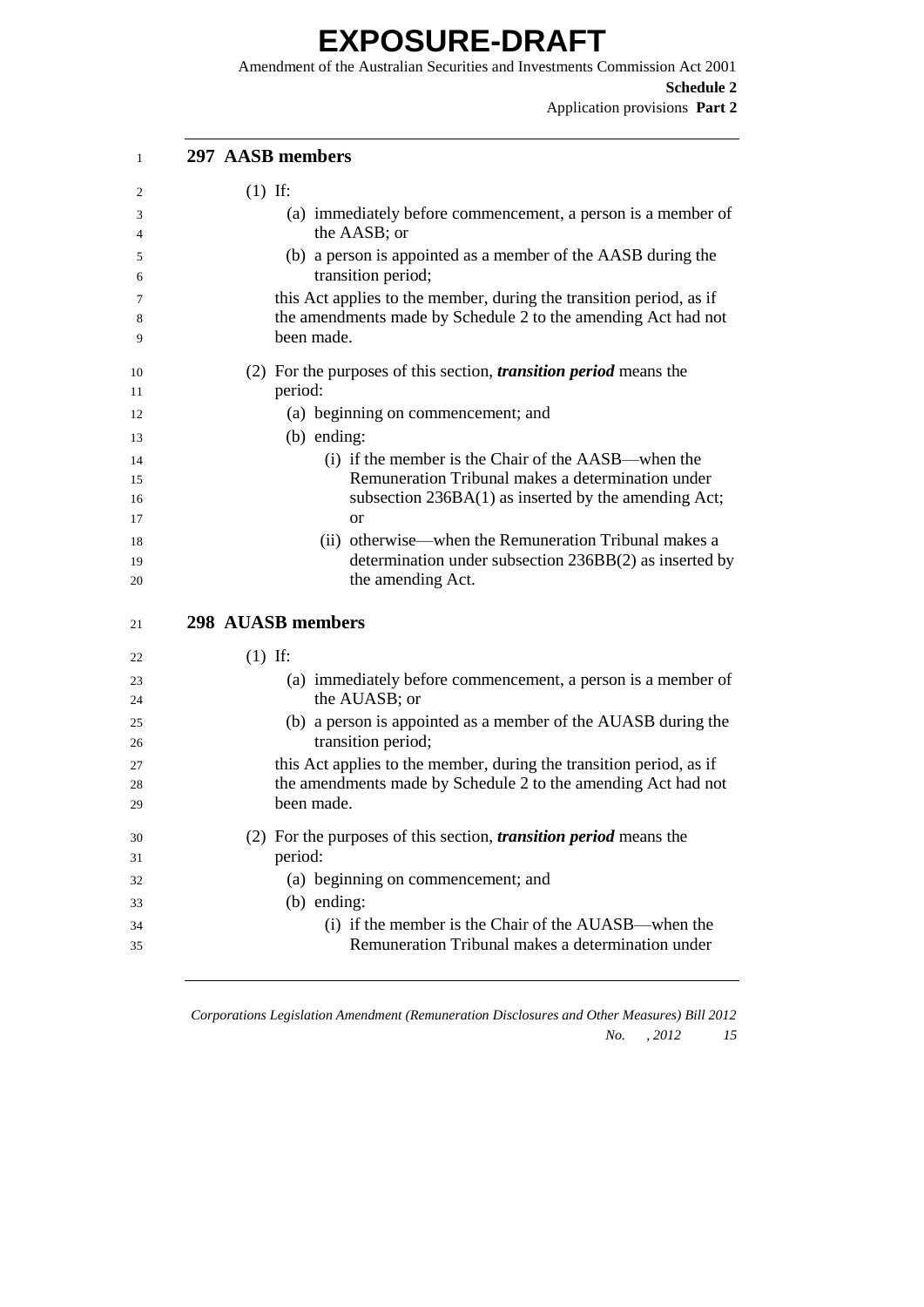**Schedule 2** Amendment of the Australian Securities and Investments Commission Act 2001

**Part 2** Application provisions

|  | subsection $236FA(1)$ as inserted by the amending Act; |
|--|--------------------------------------------------------|
|  | or                                                     |
|  | (ii) otherwise—when the Remuneration Tribunal makes a  |
|  | determination under subsection 236FB(2) as inserted by |
|  | the amending Act.                                      |
|  |                                                        |
|  |                                                        |